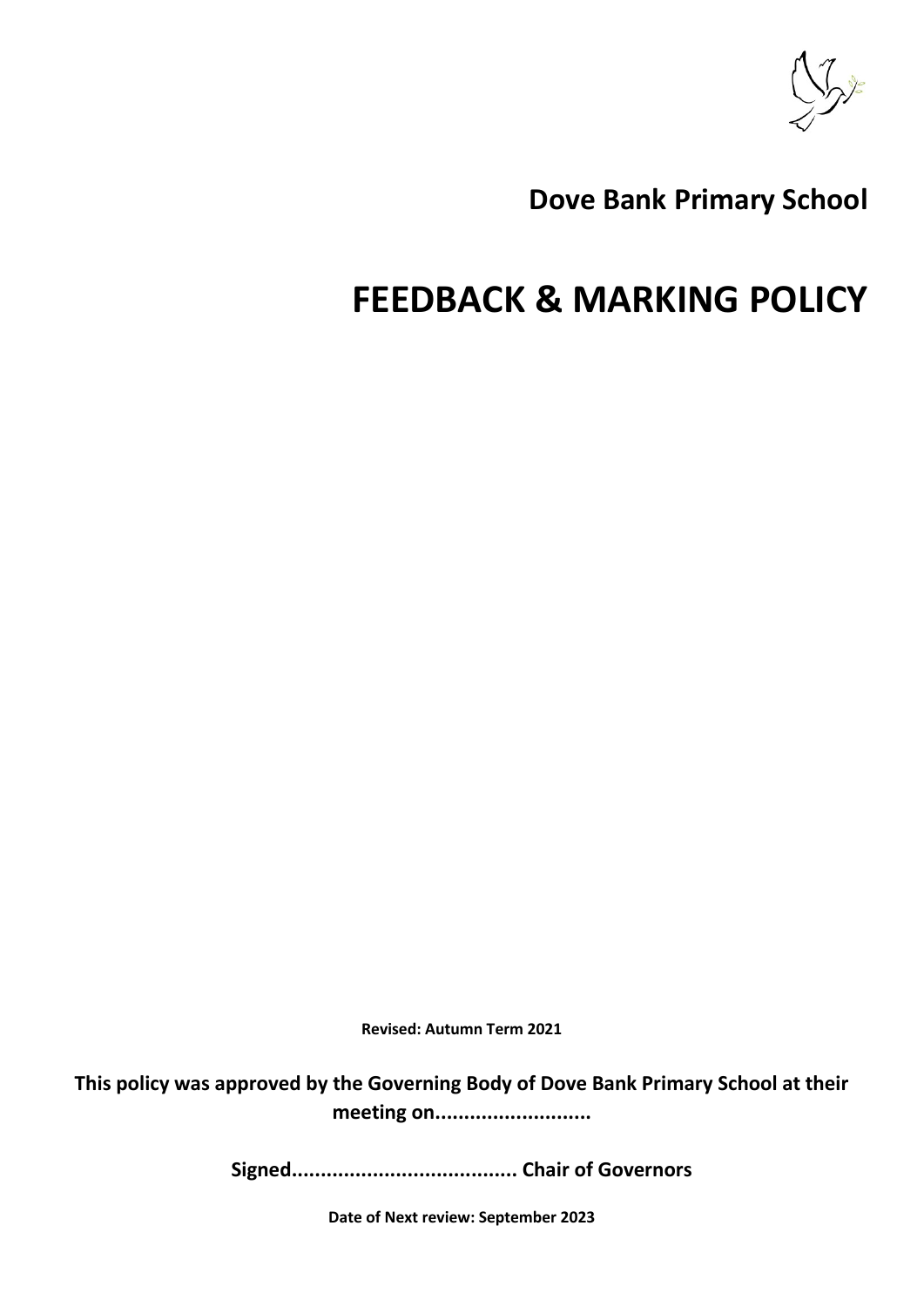## **Aims**

At Dove Bank Primary School, we recognise the importance of feedback as part of the teaching & learning cycle, and aim to maximise the effectiveness of its use in practice. We are mindful also of the workload implications of written marking, and of the research surrounding effective feedback.

Our policy is underpinned by the evidence of best practice from the Education Endowment Foundation and other expert organisations. The Education Endowment Foundation research shows that effective feedback should:

- redirect or refocus either the teacher's or the learner's actions to achieve a goal
- be specific, accurate and clear
- encourage and support further effort
- be given sparingly so that it is meaningful
- provide specific guidance on how to improve and not just tell students when they are wrong

Notably, the Department for Education's research into teacher workload has highlighted written marking as a key contributing factor to workload. As such, after a consultation period Dove Bank investigated ways to provide effective feedback in line with the EEF's recommendations, and those of the DfE's expert group which emphasises that marking should be: **meaningful, manageable** and **motivating**. We have also taken note of the advice provided by the NCETM (National Centre for Excellence in Teaching Mathematics) that the most important activity for teachers is the teaching itself, supported by the design and preparation of lessons.

#### **Key Principles**

Our policy on feedback has at its core a number of principles:

- the sole focus of feedback and marking should be to further children's learning;
- evidence of feedback and marking is incidental to the process; we do not provide additional evidence for external verification;
- written comments should only be used where they are accessible to students according to age and ability;
- feedback delivered closest to the point of action is most effective, and as such feedback delivered in lessons is more effective than comments provided at a later date;
- feedback is provided to pupils as part of the assessment processes in the classroom, and takes many forms other than written comments;
- feedback is a part of the school's wider assessment processes which aim to provide an appropriate level of challenge to pupils in lessons, allowing them to make good progress;
- all pupils' work should be reviewed by teachers at the earliest appropriate opportunity so that it might impact on future learning. When work is reviewed, it should be acknowledged in books.

Within these principles, our aim is to make use of the good practice approaches outlined by the EEF toolkit to ensure that children are provided with timely and purposeful feedback that furthers their learning, and that teachers are able to gather feedback and assessments that enable them to adjust their teaching both within and across a sequence of lessons.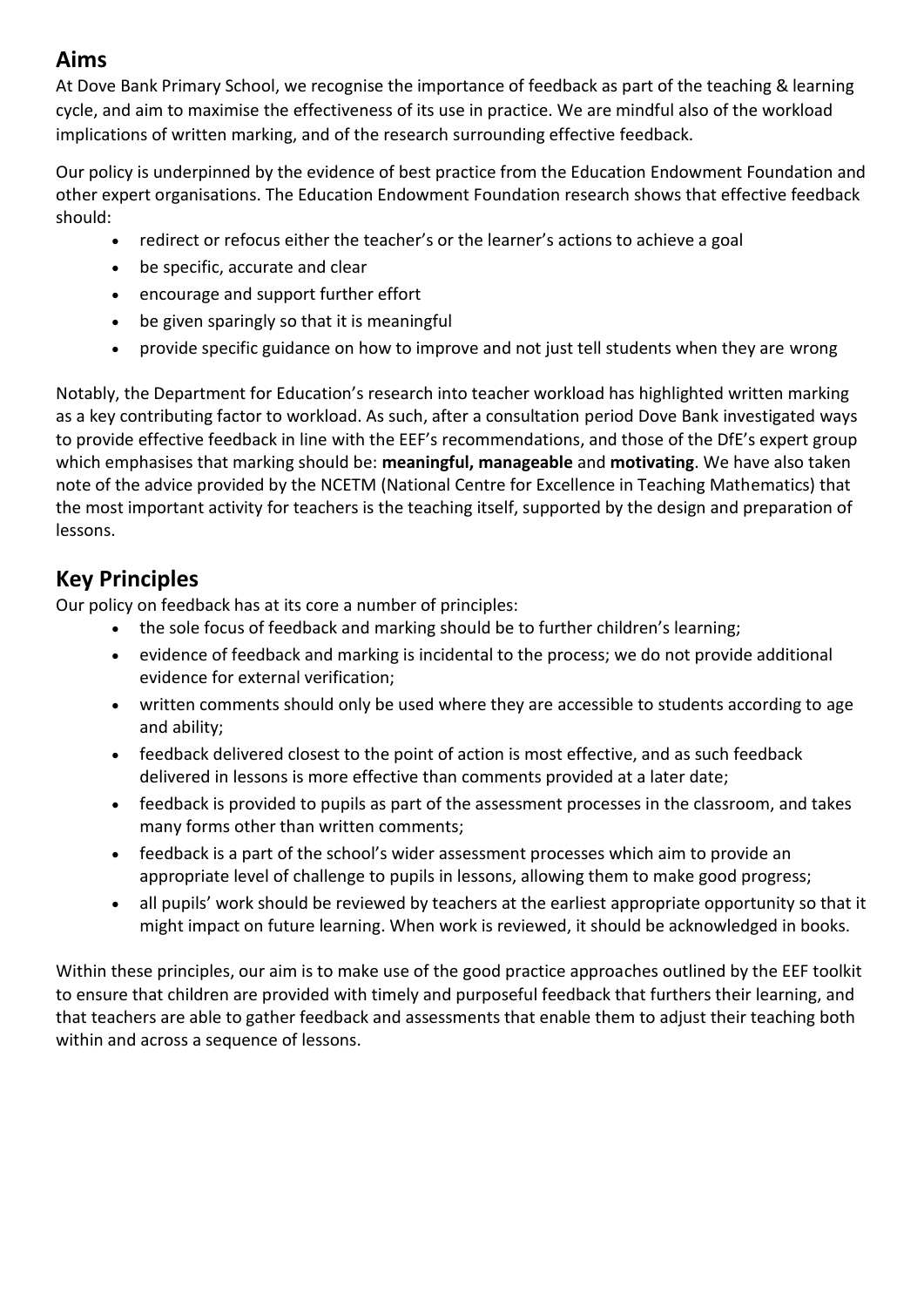## **Feedback and marking in practice**

It is vital that teachers evaluate the work that children undertake in lessons, and use information obtained from this to allow them to adjust their teaching. Feedback occurs at one of three common stages in the learning process:

- 1. Immediate feedback at the point of teaching
- 2. Summary feedback at the end of a lesson/task
- 3. Review feedback away from the point of teaching (including written comments)

The stages are deliberately numbered in order of priority, noting that feedback closest to the point of teaching and learning is likely to be most effective in driving further improvement and learning, especially for younger pupils. As a school, we place considerable emphasis on the provision of immediate feedback. Where feedback is based on review of work completed, the focus will often be on providing feedback for the teacher to further adapt teaching.

| <b>Type</b>   | What it looks like                                                                                             |
|---------------|----------------------------------------------------------------------------------------------------------------|
| Immediate     | Includes teacher gathering feedback from teaching, including mini-whiteboards, book<br>$\bullet$<br>work, etc. |
|               | Takes place in lessons with individuals or small groups<br>$\bullet$                                           |
|               | Often given verbally to pupils for immediate action<br>$\bullet$                                               |
|               | May involve use of a teaching assistant to provide support or further challenge<br>$\bullet$                   |
|               | May re-direct the focus of teaching or the task<br>$\bullet$                                                   |
|               | May include annotations according to the marking code<br>$\bullet$                                             |
| Summary       | Takes place at the end of a lesson or activity<br>$\bullet$                                                    |
|               | Often involves whole groups or classes<br>$\bullet$                                                            |
|               | Provides an opportunity for evaluation of learning in the lesson<br>$\bullet$                                  |
|               | May take form of self- or peer- assessment against an agreed set of criteria<br>$\bullet$                      |
|               | In some cases, may guide a teacher's further use of review feedback, focusing on areas<br>$\bullet$<br>of need |
| <b>Review</b> | Takes place away from the point of teaching<br>$\bullet$                                                       |
|               | May involve written comments/annotations for pupils to read / respond to<br>$\bullet$                          |
|               | Provides teachers with opportunities for assessment of understanding<br>$\bullet$                              |
|               | Leads to adaptation of future lessons through planning, grouping or adaptation of<br>$\bullet$                 |
|               | tasks                                                                                                          |
|               | May lead to targets being set for pupils' future attention, or immediate action                                |

*At Dove Bank, this can be seen in the following practices:*

# **Marking Approaches**

All work will be acknowledged in some form and this will be in black ink. This may be through simple symbols such as ticks or highlighting of learning objectives.

In Foundation Stage & Key Stage 1, review marking will only lead to written comments for those pupils who are able to read and respond independently. In some cases, the marking code may be used where this is understood by pupils (see end of policy for marking code & symbols). Where pupils are unable to read/understand such comments, these are shared verbally with children at the next appropriate opportunity.

In Key Stage 2, written marking and comments should be used where meaningful guidance can be offered which it has not been possible to provide during the classroom session. In the case of groups of pupils having a common need, it may be appropriate for teachers to adjust planning or grouping rather than providing a written comment. Where a child has achieved the intended outcome and is well-prepared for the next stage in learning, this need not be annotated. Maths objectives will be RAG rated.

In most cases, written comments will be focussed on extended pieces of written work, or extended tasks. These will allow children's achievements to be recognised and provide further guidance for future learning.